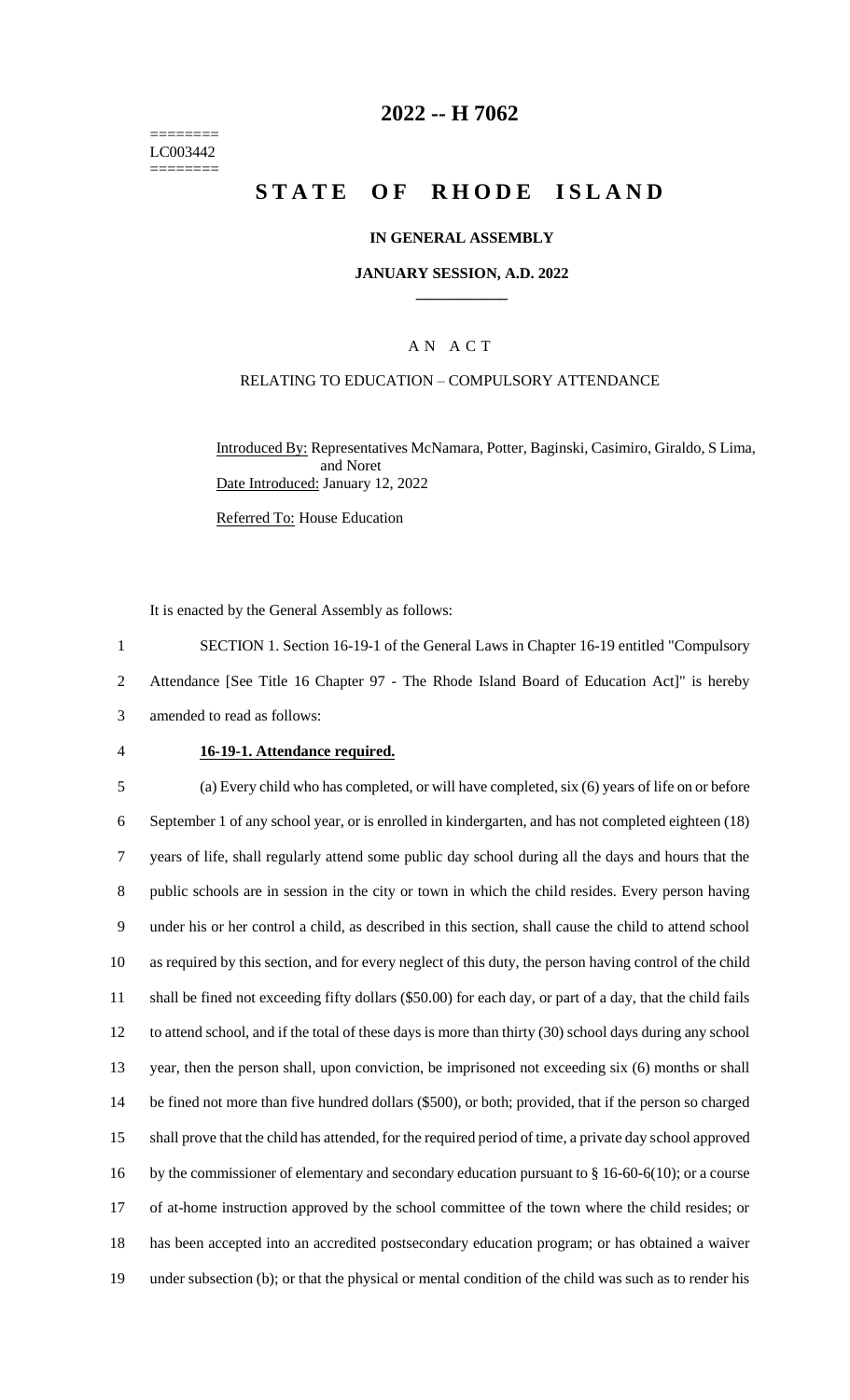1 or her attendance at school inexpedient or impracticable; or that the child was excluded from school 2 by virtue of some other general law or regulation, then attendance shall not be obligatory nor shall 3 the penalty be incurred.

4 (b) A waiver to the compulsory attendance requirement may be granted by the 5 superintendent only upon proof that the pupil is sixteen (16) years of age or older and has an 6 alternative learning plan for obtaining either a high school diploma or its equivalent.

7 (1) Alternative-learning plans shall include age-appropriate academic rigor and the 8 flexibility to incorporate the pupil's interests and manner of learning. These plans may include, but 9 are not limited to, such components, or combination of components, of extended learning 10 opportunities as independent study, private instruction, performing groups, internships, community 11 service, apprenticeships, and online courses that are currently funded and available to the school 12 department and/or the community. In developing these alternative-learning plans, consideration 13 shall be given to the unique difficulties and interruptions that many students are experiencing 14 because of the COVID-19 pandemic. Accordingly, these alternative-learning plans may incorporate 15 alternatives and extended breaks in study which would not be considered preferable under non-16 pandemic circumstances.

17 (2) Alternative-learning plans shall be developed, and amended if necessary, in 18 consultation with the pupil, a school guidance counselor, the school principal, and at least one 19 parent or guardian of the pupil, and submitted to the superintendent for approval. An alternative-20 learning plan may, but is not required to, incorporate an extended withdrawal as set forth in this 21 section.

 $(3)$ (i) If the superintendent does not approve the alternative-learning plan, the parent or guardian of the pupil may appeal such decision to the school committee. A parent or guardian may appeal the decision of the school committee to the commissioner of education pursuant to chapter 39 of title 16 (hereinafter collectively referred to as the "reviewing body").

26 (ii) In making decisions regarding the approval of an alternative-learning plan, 27 consideration shall be given to the unique difficulties and interruptions that many students are 28 experiencing because of the COVID-19 pandemic. Accordingly, alternative-learning plans may be 29 approved which may incorporate alternatives and extended breaks in study which would not be 30 considered preferable under non-pandemic circumstances. The provisions of this section shall not 31 require the approval of an alternative-learning plan which the reviewing body determines is not in 32 the best interests of the child. 33 (iii) In addition, this section authorizes the granting of an extended withdrawal from school.

34 An extended withdrawal from school is a withdrawal that may be authorized which is not intended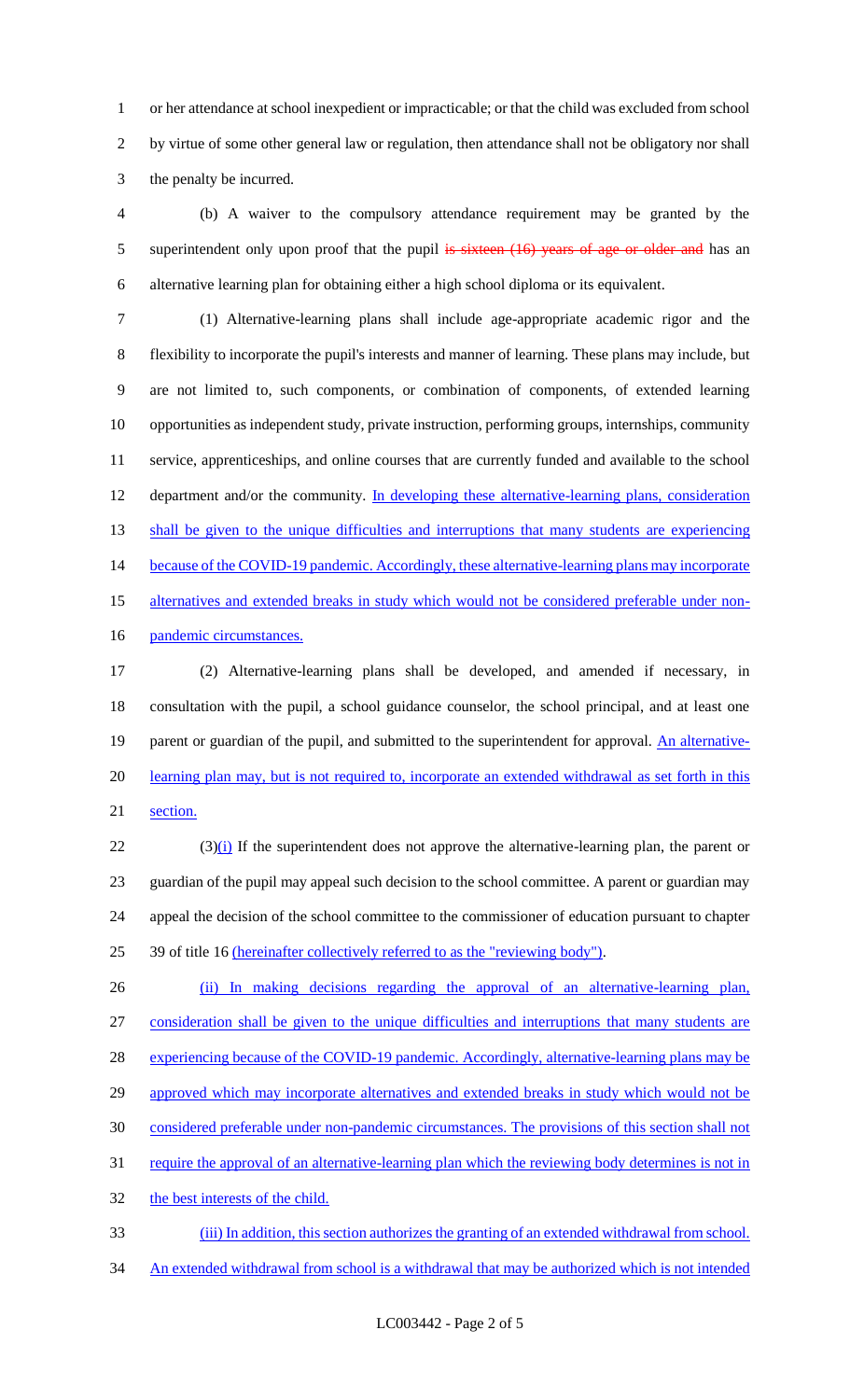1 to be a permanent withdrawal but which is extended because of unique difficulties and interruptions 2 that many students are experiencing because of the COVID-19 pandemic. A student in an extended withdrawal shall still be considered to be enrolled in school and will not need to be re-enrolled for purposes of returning to the student's regular classes. An extended withdrawal may authorize a 5 student to be excused from taking any classes during the withdrawal period or to undertake a reduced number of classes than the student would otherwise take as an enrolled student. An extended withdrawal shall include provisions to periodically monitor and check-in on the status of the student and the student's ability to return to the public school learning environment. An extended withdrawal pursuant to this subsection may be granted to any student, regardless of age. (c) Nothing in this section shall be deemed to limit or otherwise interfere with the rights of teachers and other school employees to collectively bargain pursuant to chapters 9.3 and 9.4 of title 12 28 or to allow any school committee to abrogate any agreement reached by collective bargaining. (d) No school shall use a student's truancy or absenteeism as the sole basis for using an out- of-school suspension as a disciplinary action. SECTION 2. Section 16-67.1-3 of the General Laws in Chapter 16-67.1 entitled "Rhode Island High School Dropout Prevention Act of 2007 [See Title 16 Chapter 97 - The Rhode Island Board of Education Act]" is hereby amended to read as follows: **16-67.1-3. Defining the age and protocol for a student to leave school.** 19 (a) Children who have completed sixteen (16) years of life and who have not yet attained eighteen (18) years of age may not withdraw from school before graduation unless they have previously developed an alternative learning plan in accordance with subsection 16-19-1(b) and, after implementation of the plan: (1) The student, the student's parent(s)/guardian and an administrator agree to the withdrawal; (2) At the exit interview, the student and the student's parent(s)/guardian provide written acknowledgement of the withdrawal that meets the requirements of paragraph (4)(D) of this subsection; (3) The school principal provides written consent for the student to withdraw from school; and/or (4) The withdrawal is: (i) Due to documented financial hardship and the need of the individual to be employed to support the individual's family or a dependent; (ii) Due to documented illness; (iii) By order of a court that has jurisdiction over the student; or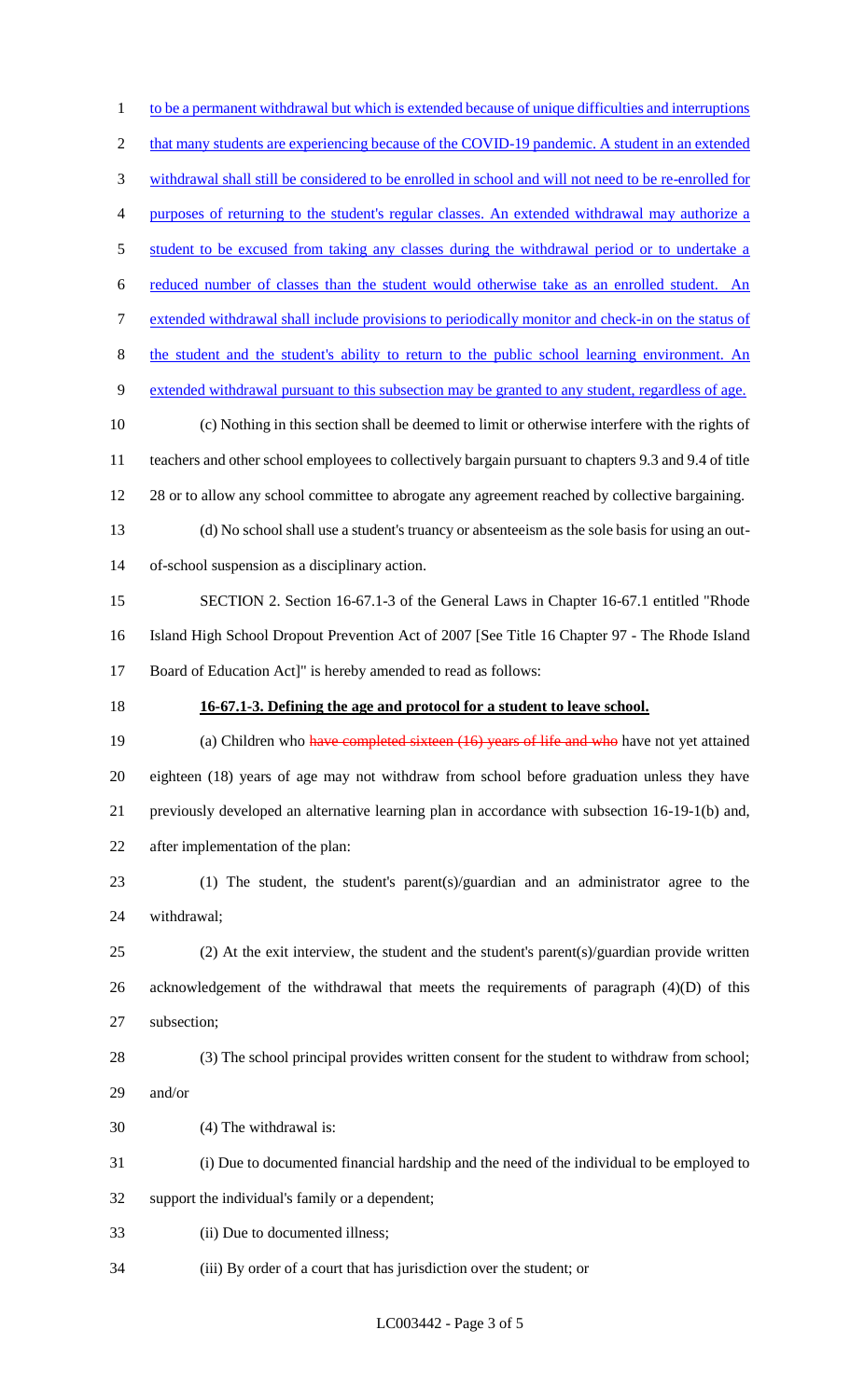- 1 (iv) Accompanied by a written acknowledgement of a withdrawal under subdivision (2) of 2 this subsection which must include a statement that the student and the student's parent(s)/guardian 3 understand that withdrawal from school is likely to reduce the student's future earnings and increase 4 the student's likelihood of being unemployed in the future;
- 5 (b) If a child of the age described in subsection (a) is habitually absent from school and the 6 school is unable to contact the parent(s)/guardian. the school may withdraw the child from 7 enrollment provided that its attempts to contact the parent(s)/guardian by telephone, regular and 8 registered mail, and home visit are documented. If a child who has been withdrawn from enrollment 9 under this subsection returns to school, or if the school mistakenly withdraws the child from 10 enrollment, the child shall immediately be re-enrolled.
- 11 (c) An extended withdrawal pursuant to § 16-19-1 may be authorized which is not intended
- 12 to be a permanent withdrawal but which is extended because of unique difficulties and interruptions
- 13 that many students are experiencing because of the COVID-19 pandemic.
- 14 SECTION 3. This act shall take effect upon passage.

======== LC003442 ========